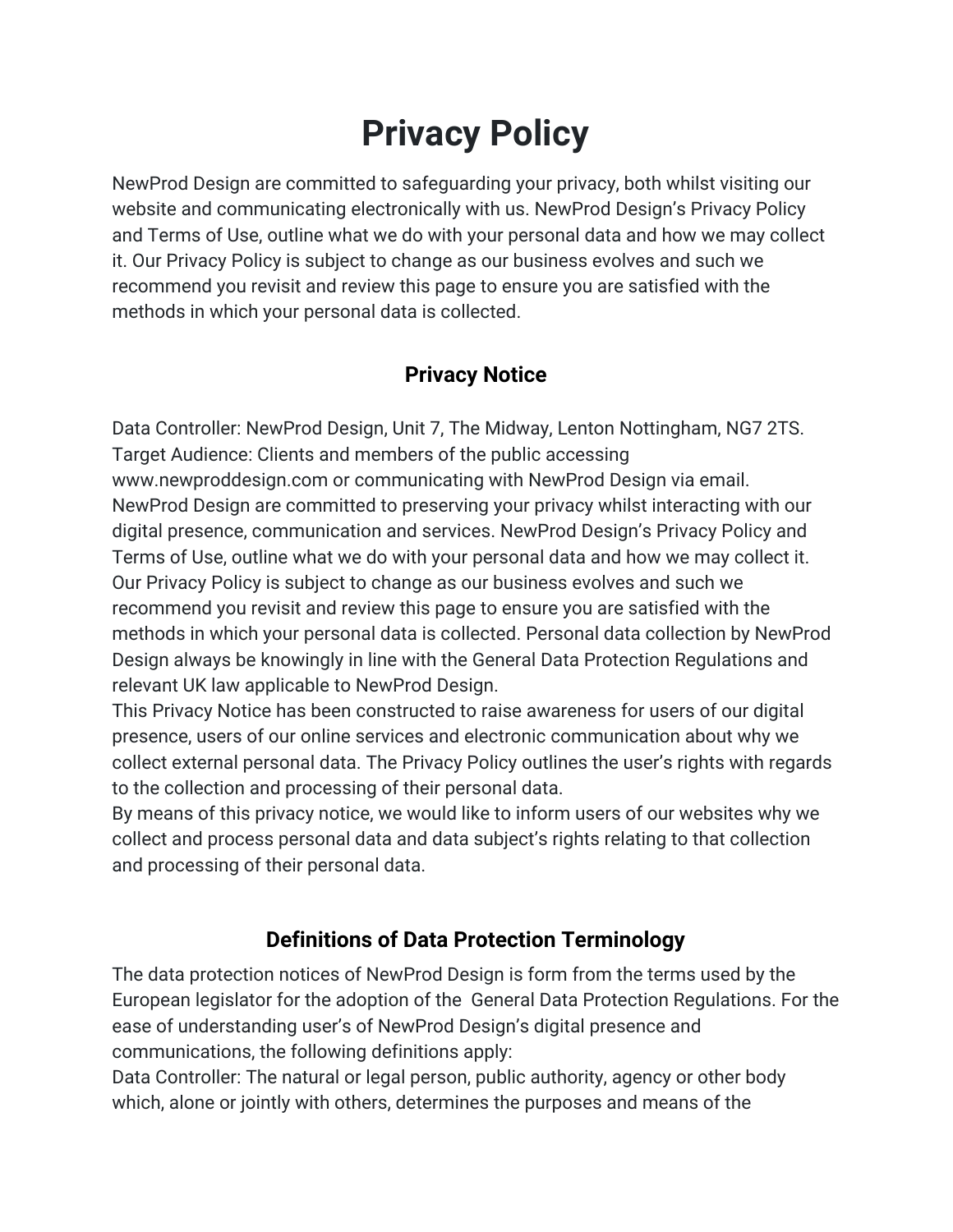processing of personal data; where the purposes and means of such processing are determined by Union or Member State law, the controller or the specific criteria for its nomination may be provided by Union or Member State law.

Personal Data: Any information relating to an identified or identifiable natural person ("Data Subject") is one who can be identified, directly or indirectly, in particular by reference to an identifier such as a name, an identification number, location date, on online identifier or to one or more factors specific to the physical, physiological, genetic, mental, economic, cultural or social identity of that natural person.

Data Subject: Any identified or identifiable natural person, whose personal data is processed by the controller responsible for processing.

Processor: A natural or legal person, public authority, agency or other body which processes personal data on behalf of the controller.

Recipient: A natural or legal person, public authority, agency or another body, to which the personal data are disclosed, whether a third party or not. However public authorities which may receive personal data in the framework of a particular enquiry in accordance with Union or Member State law shall not be regarded as recipients; the processing of personal data by those public authorities shall be in compliance with the applicable data protection rules according to the purposes of the processing.

Third Party: A natural or legal person, public authority, agency or other body other than the data subject, controller, processor and persons who, under the direct authority of the controller or processor, are authorised to process personal data.

Restriction of processing: The marking of stored personal data with the aim of limiting their processing in the future.

Processing: Any operation or set of operations which is performed on personal data or sets of personal data, whether or not by automated means, such as collection,

recording, organisation, structuring, storage, adaptation or alteration, retrieval,

consultation, use, disclosure by transmission, dissemination or otherwise making available, alignment or combination, restriction, erasure or destruction.

Profiling: Any form of automated processing of personal data consisting of the use of personal data to evaluate certain personal aspects relating to a natural person, in particular to analyse or predict aspects concerning that natural person's performance at work, economic situation, health, personal preferences, interests, reliability, behaviour, location or movements.

Consent: Consent of the data subject is any freely given, specific, informed and unambiguous indication of the data subject's wishes by which he or she, by a statement or by a clear affirmative action, signifies agreement to the processing of personal data relating to him or her.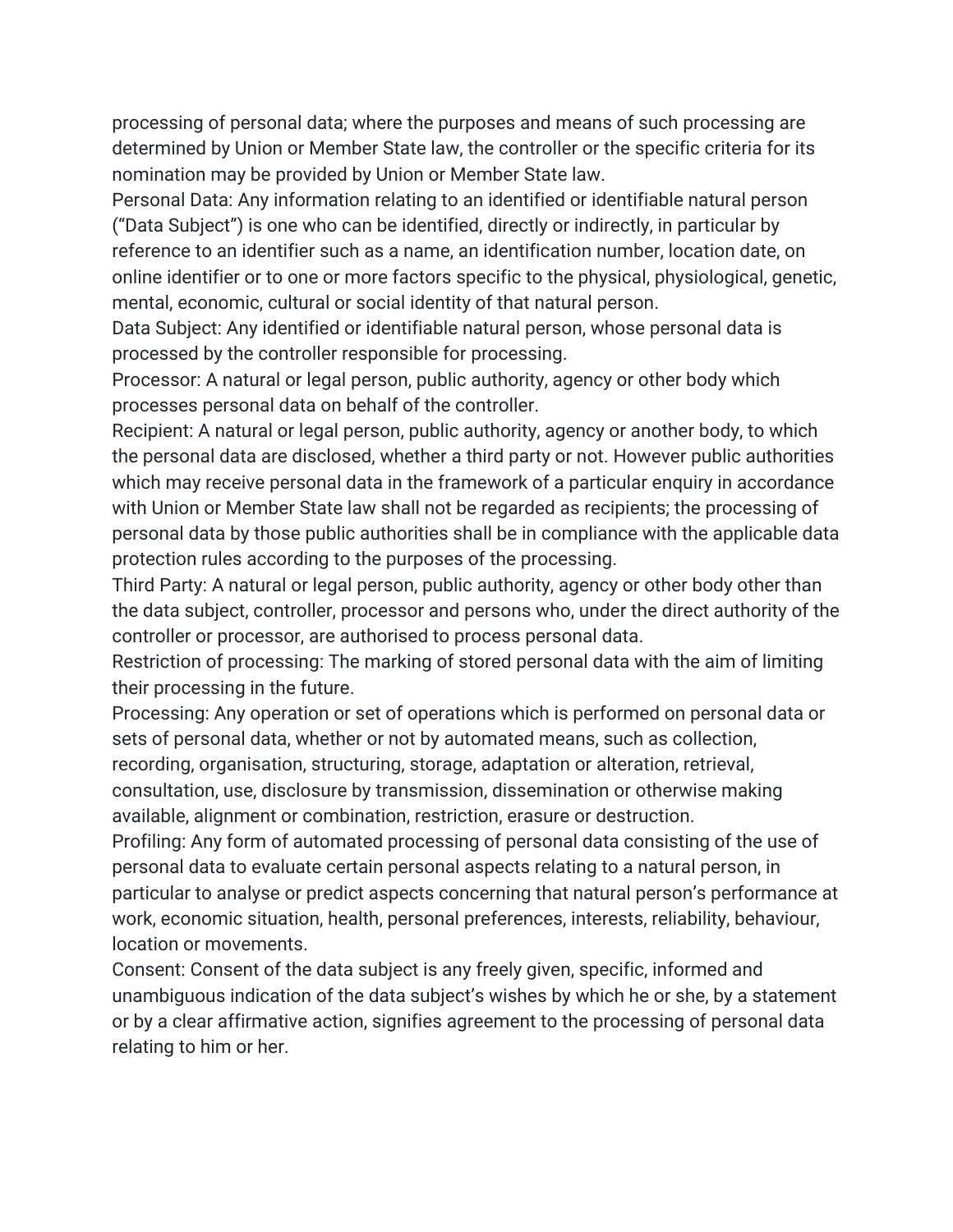## **Use of Cookies**

When you visit our website, we may collect information regarding your computer or other internet browsing device. By having an awareness of this information we are able to improve our online services and if appropriate, provide statistical information to advertisers on our website. Any information collected will not serve to identify you personally and is merely statistical data about our website's visitors, its traffic and how our website is used. With this in mind our website is unable to identify users by any of their personal information or personal data whatsoever.

We also sometimes collect information about your general internet use by using a cookie file. Where applicable, cookie files are downloaded to your computer or internet browsing device automatically and this is now common practice. Cookie files are stored on the physical memory of your computer or internet browsing device as the cookies contain information that is then transferred to your device's hard drive. The purpose of cookie files is to improve our website and the services that the business provides to you.

Your computer or internet browsing device will have the ability to decline cookies by the activation of your browser's decline cookies option. If you choose to decline cookies, not all of our website may be accessible. Our advertisers may also use cookies and this is not within the control of the business. If you follow an advertisement on our website, our advertisers cookies could download upon your click and we cannot control this functionality.

## **Information We Collect**

Through the operation of our website, we may process information about you such as the following:

-Information regarding your visit to our website and the facilties you access, including but not limited to traffic data, weblogs, location data and other communications data. -Data that you provide by filling in our online forms, such as registering for our mailing list or making a purchase.

-Communications information if you contact us for any reason.

-Directly provided data (e.g. information you entered onto forms or documents), these may include but are not limited to emails, payment details, delivery and billing addresses, Value Added Tax (VAT) details, names of recipients, etc.

-Data provided to us indirectly (e.g. when you browse our websites, such as IP addresses or your internet browsing device's operating system)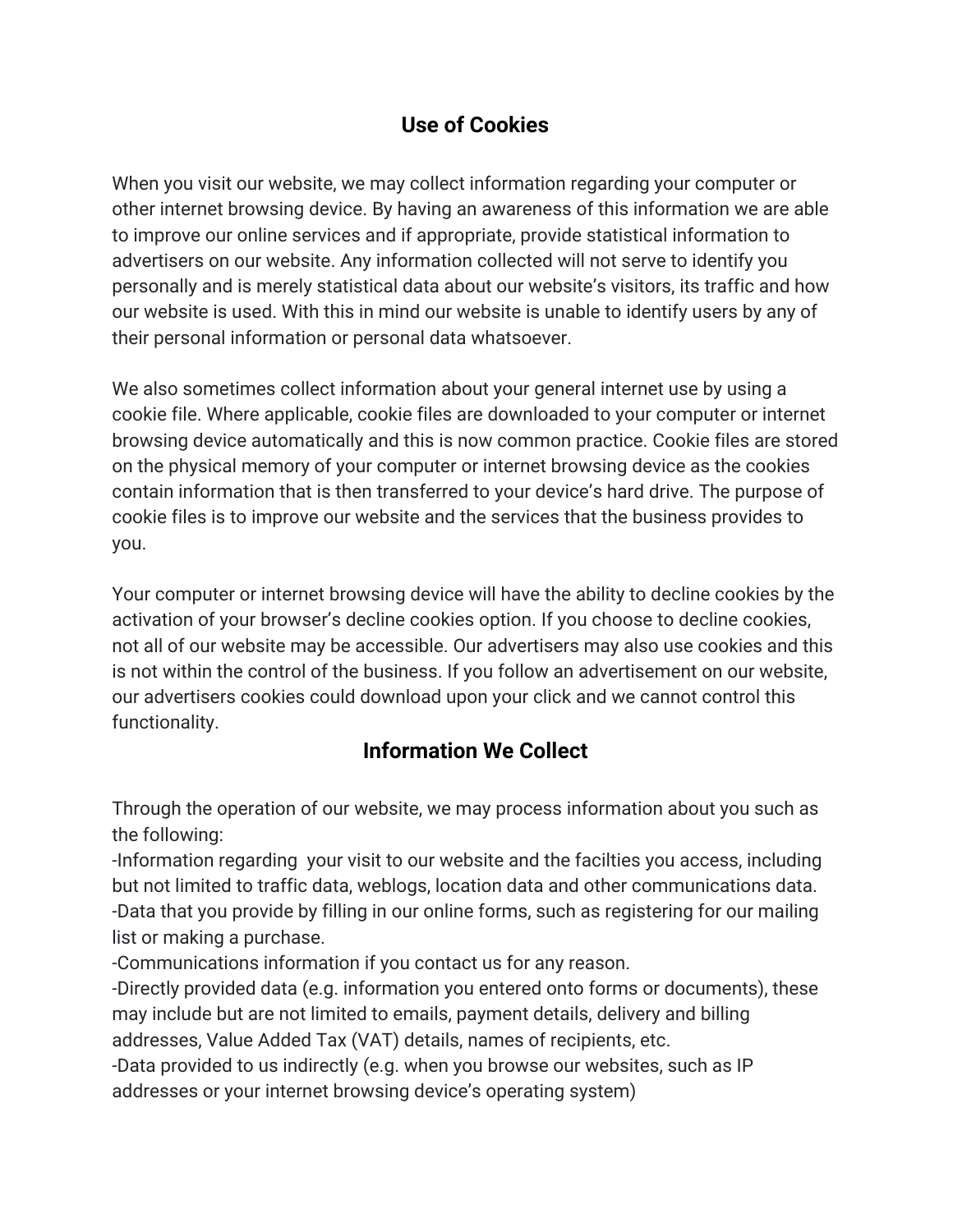-Research provided by Third Party Providers (including search engines).

# **Use of Your Information**

We collect personal information to support our business of developing exciting product ideas for the future to customers, to maintain our accounts and records and manage our employees. Collected information relating to the subject user is used foremost to provide our services to you. Additionally, we may use the information for the following further purposes:

-To provide information to you, based upon your requests for our services, or other information we feel you may find useful or relevant where consented.

-To fulfil contractual commitments to you.

-Make you aware of changes to our website or changes to our services.

If you are a previous or existing customer, we may contact you with updates of improvements to our services of which are similar to those you are/were receiving. If you are new customer, we will only contact you or allow third third parties to contact you with your prior consent. You have the right to withhold consent if you provide us with the details of the form from which we received your data.

We do not reveal personal data about individuals to our advertisers, but we may provide them with aggregate statistical information about our visitors of a non-personal nature.

## **Legal Basis for the Processing**

The legal basis for data processing applies where:

-You have given us consent to the processing of your personal information for one or more specific purposes such as updates about our services or business related communication.

-Processing is necessary for the completion of contract of which the data subject is part or in order to take steps at the request of the data subject prior to entering into a contract.

-Data processing is required for compliance with a legal obligation to which the data subject is involved.

-Processing of information is required to protect the interests of the data subject or of another natural person.

-Data processing is required for the process of a task carried out in the public interest or in the exercise of official authority vested in the controller.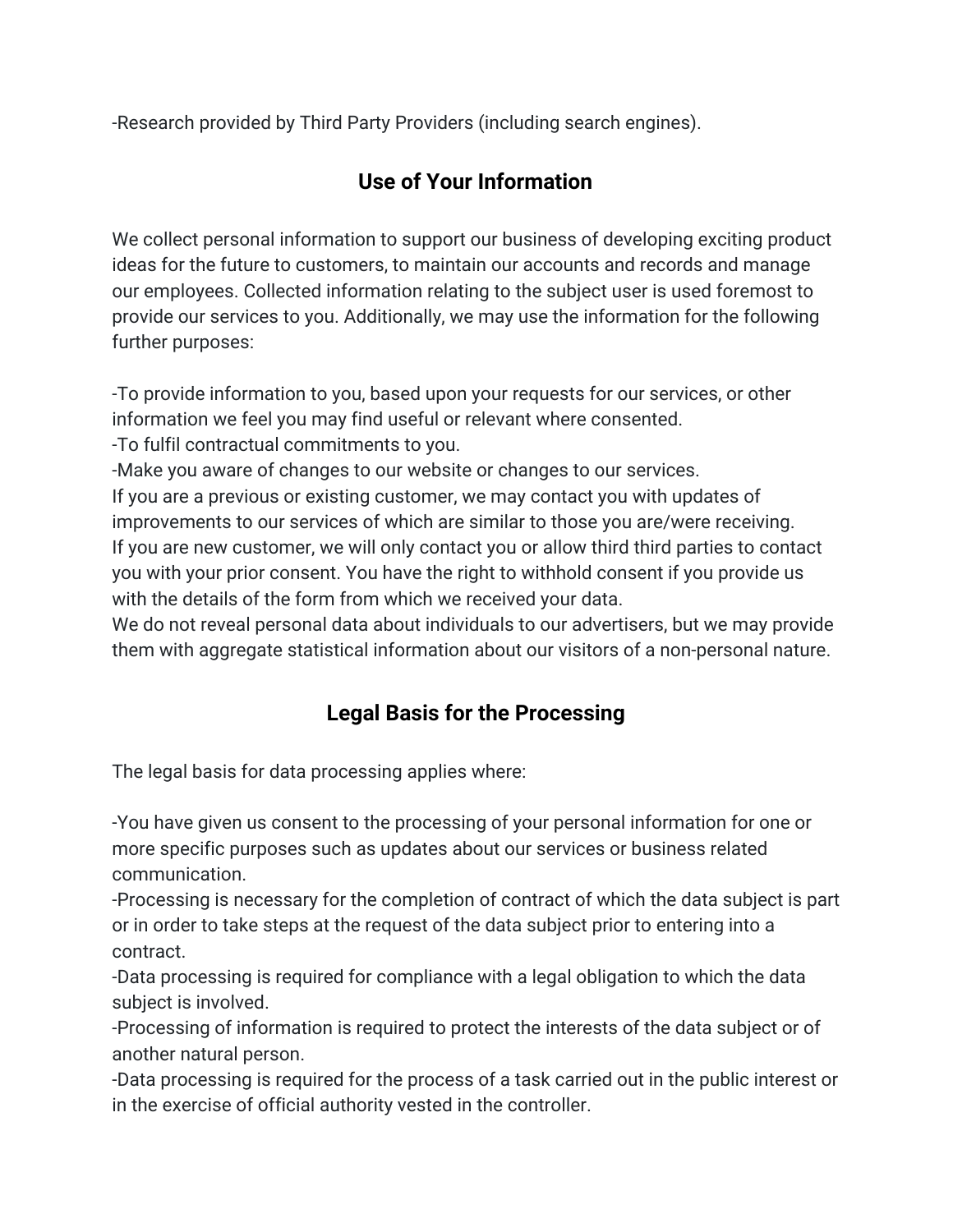-Data processing is required for the purposes of the legitimate interests pursued by the controller or a third party, except where interests are overridden by the interests or legal rights and freedoms of the data subject which require the safeguarding of personal information.

### **Storage of Your Personal Data**

Occasionally we may need to transfer your personal data outside of the UK and so such information may be received by countries across the world. Transfers will be made in compliance with GDPR and inline with country specific legislation applicable to our business. Your information may be transferred to territories outside of the European Economic Area for processing and storage purposes, and likewise your information may be processed by staff outside the European Economic Area who work for us or one of our suppliers in the event of, for example, processing an order. The submission of your personal information is the agreement of the storage, transfer and processing of your data. All practical steps are taken to ensure the safeguarding of your personal information with respect to our Privacy Policy. Data that you provide us with is stored on our secure servers, however the transfer of information over the internet is never truly secure and the transfer and receipt of data to and from the data subject is at the data subject's own risk.

## **Disclosing Information**

We may disclose your personal data to parties within our group, including, where applicable, our subsidiaries or holding company and its subsidiaries.

We may disclose your personal data to third parties in the following events:

-We sell our business or part of our business and/or the businesses' assets to a third party.

-Where we are required by law to disclose your personal information.

-To assist the protection against fraud and minimise credit risk.

# **Third Party Links**

Our website may contain links to third parties which have their own privacy policies which you should routinely check like ours. We accept no responsibility or liability for third party privacy policies as they not under our control.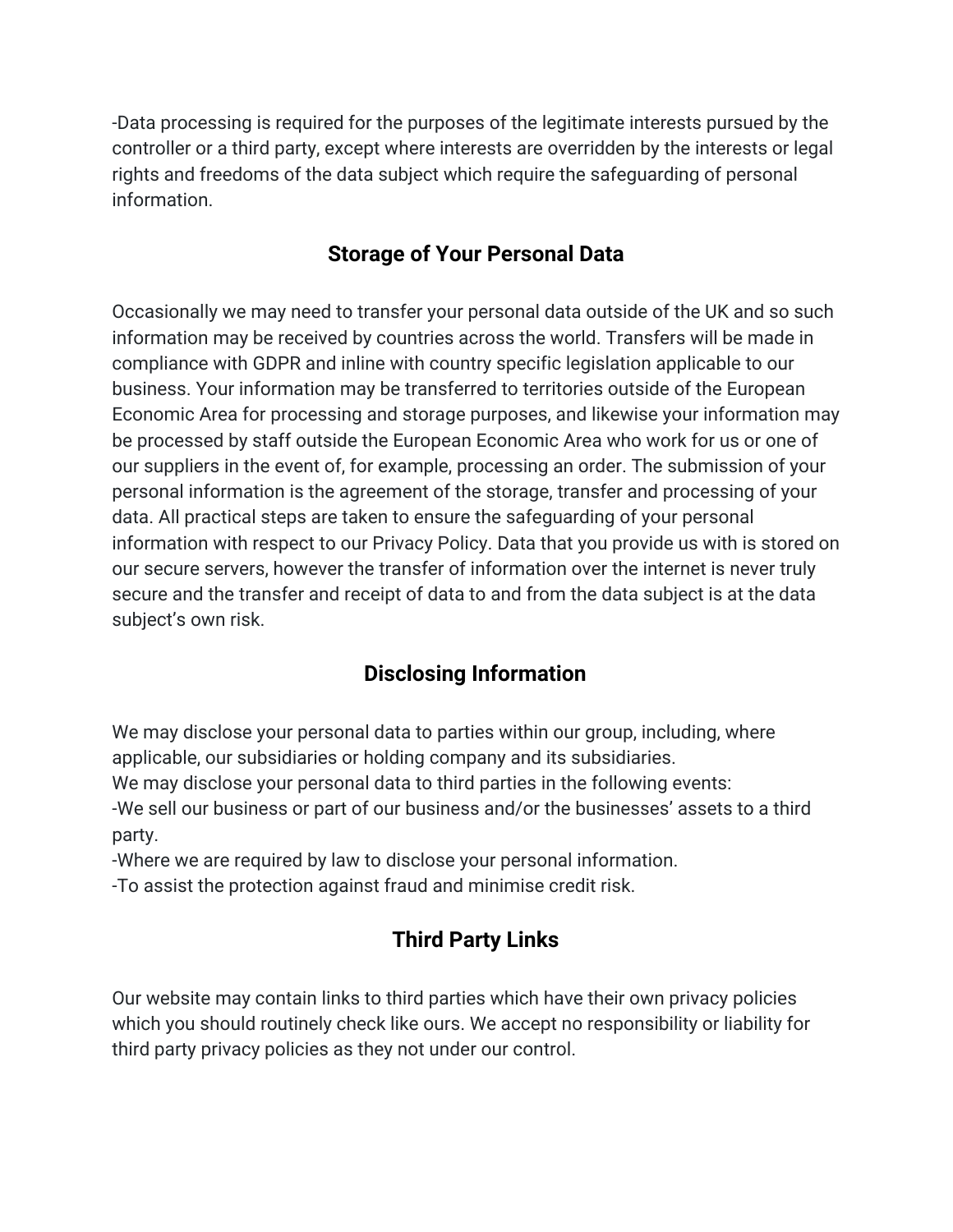#### **Access to Information**

We are able to provide a copy of a data subject's personal information that we hold free of charge, by requesting such information via email from info@newproddesign.com.

# **Your Rights**

As one of our data subjects, you have the following rights with regards to your personal information that we have collected:

You can:

-Obtain the personal information we have collected from you upon your request.

-Request a change to incorrect data or complete data sets that have not been fully completed.

-Request the deletion or end to the processing of your personal data, such as when you feel it is no longer a requirement for us to process your data.

-Object to the processing of your data where the organisation is relying on its legitimate interests as the legal ground for processing. You must give a reason specific to yourself as a data subject as to justify it.

-Ask the organisation to stop processing data for a period if data is inaccurate or there is a dispute about whether or not your interests override the organisation's legitimate grounds for processing data.

If you wish for us to action one your rights as outlined above, please get in contact via info@newproddesign.com. Requests for data subject access must be put in writing specifying what kind of data is being requested and for what time period.

#### **Personal Data Retention Periods**

The criteria used to determine the retention period of personal data is the respective statutory retention period with the member state. After the expiration of that period, personal information shall be deleted from our secure servers in a secure manner, so long as it is no longer necessary for the fulfilment of a contract and in relation to other legal proceedings.